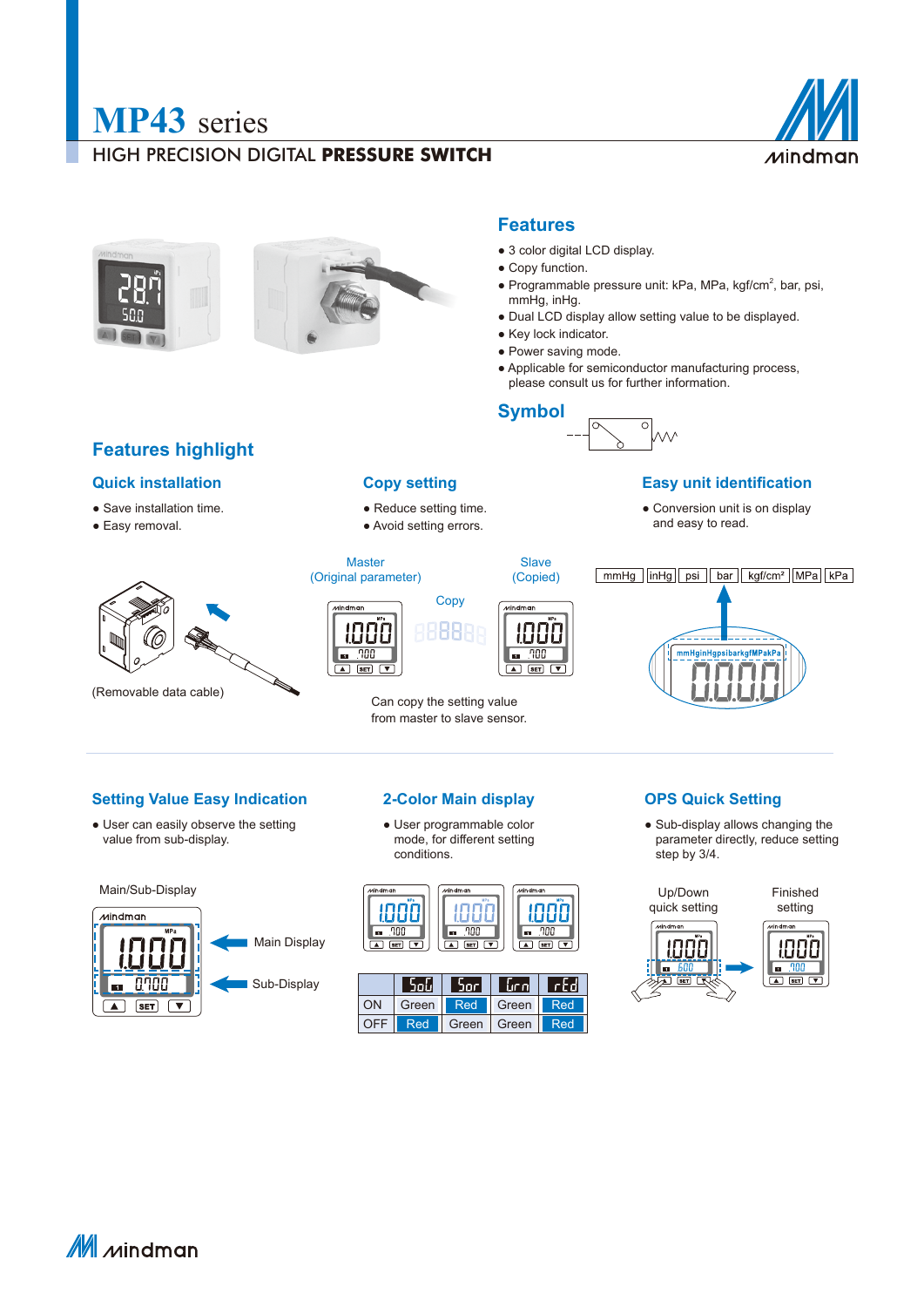# HIGH PRECISION DIGITAL **PRESSURE SWITCH**



# **Specification**

| <b>Model</b>                        |                                             | <b>MP43C (Compound)</b>                                                                                                                                                                                                      | <b>MP43V (Vacuum)</b>                                                                                                | <b>MP43P (Positive)</b> |  |  |
|-------------------------------------|---------------------------------------------|------------------------------------------------------------------------------------------------------------------------------------------------------------------------------------------------------------------------------|----------------------------------------------------------------------------------------------------------------------|-------------------------|--|--|
| Rated pressure range                |                                             | $-100.0 - 100.0$ kPa                                                                                                                                                                                                         | $-101.3$ ~0.0 kPa                                                                                                    | $0 - 1.0$ MPa           |  |  |
| Set pressure range                  |                                             | $-101.0 - 101.0$ kPa                                                                                                                                                                                                         | $-101.3 \sim 10.0$ kPa                                                                                               | $-0.1 \sim 1.0$ MPa     |  |  |
| Withstand pressure                  |                                             | 300 kPa                                                                                                                                                                                                                      |                                                                                                                      | 1.5 MPa                 |  |  |
| Fluid                               |                                             | Filtered air, Non-corrosive / Non-flammable gas                                                                                                                                                                              |                                                                                                                      |                         |  |  |
| KPa / MPa                           |                                             | $0.1 / -$<br>$-10.001$                                                                                                                                                                                                       |                                                                                                                      |                         |  |  |
| Set pressure<br>resolution          | $kgf/cm2$ / bar                             | 0.001                                                                                                                                                                                                                        |                                                                                                                      | 0.01                    |  |  |
|                                     | psi                                         | 0.01                                                                                                                                                                                                                         |                                                                                                                      | 0.1                     |  |  |
|                                     | mmHg                                        | $\mathbf{1}$                                                                                                                                                                                                                 |                                                                                                                      |                         |  |  |
|                                     | InHg                                        | 0.1                                                                                                                                                                                                                          |                                                                                                                      |                         |  |  |
| Power supply voltage                |                                             | 12 to 24V DC ± 10%, Ripple (P-P) 10% or less                                                                                                                                                                                 |                                                                                                                      |                         |  |  |
| Current consumption                 |                                             | $\leq$ 40mA (With no load)                                                                                                                                                                                                   |                                                                                                                      |                         |  |  |
| Switch output                       |                                             | NPN: open collector 2 outputs<br>Max. load current: 125mA<br>Max. supply voltage: 30V DC<br>Residual voltage : ≤1.5V                                                                                                         | PNP: open collector 2 outputs<br>Max. load current: 125mA<br>Max. supply voltage: 24V DC<br>Residual voltage : ≤1.5V |                         |  |  |
| Repeatability (Switch output)       |                                             | $\pm$ 0.2% F.S. $\pm$ 1digit                                                                                                                                                                                                 |                                                                                                                      |                         |  |  |
| <b>Hysteresis</b>                   | Hysteresis mode /<br>Window comparator mode | Adjustable(*1)                                                                                                                                                                                                               |                                                                                                                      |                         |  |  |
| Response time                       |                                             | $\leq$ 2.5ms (chattering-proof function: 25ms, 100ms, 250ms, 500ms, 1000ms and 1500ms selectable)                                                                                                                            |                                                                                                                      |                         |  |  |
| Output short circuit protection     |                                             | Yes                                                                                                                                                                                                                          |                                                                                                                      |                         |  |  |
| 7 segment LCD display               |                                             | 3½ digital, 7 segment LCD display (Red / Green / Orange) (Sampling rate: 5 times/sec.)                                                                                                                                       |                                                                                                                      |                         |  |  |
| Indicator accuracy                  |                                             | $\pm 2\%$ F.S. $\pm 1$ digit (Ambient temperature: 25 $\pm$ 3°C)                                                                                                                                                             |                                                                                                                      |                         |  |  |
| Switch ON Indicator                 |                                             | Orange indicator 1: OUT1 & Orange indicator 2: OUT2                                                                                                                                                                          |                                                                                                                      |                         |  |  |
| Analog output (Voltage Output) (*2) |                                             | Output Voltage: 1 to 5V ±2.5%F.S. (within rated pressure range)<br>Linearity: ±1% F.S.<br>Output impedance: about 1kΩ                                                                                                        |                                                                                                                      |                         |  |  |
| Analog output (Current Output) (*3) |                                             | Output Current: 4 to 20mA ± 2.5% F.S. (within rated pressure range); Linearity: ±1% F.S.<br>Max. load impedance: 300 $\Omega$ at power supply of 12V, 600 $\Omega$ at power supply of 24V<br>Min. load impedance: $50\Omega$ |                                                                                                                      |                         |  |  |
|                                     | Enclosure                                   | <b>IP40</b>                                                                                                                                                                                                                  |                                                                                                                      |                         |  |  |
|                                     | Ambient temp. range                         | Operation: $0 \sim 50^{\circ}$ C, storage : $-10 \sim 60^{\circ}$ C (No condensation or freezing)                                                                                                                            |                                                                                                                      |                         |  |  |
|                                     | Ambient humidity range                      | Operation/Storage: 35 ~ 85% RH (No condensation)                                                                                                                                                                             |                                                                                                                      |                         |  |  |
|                                     | Environment Withstand voltage               | 1000V AC in 1-min. (between case and lead wire)                                                                                                                                                                              |                                                                                                                      |                         |  |  |
|                                     | Insulation resistance                       | 50M $\Omega$ (at 500V DC, between case and lead wire)                                                                                                                                                                        |                                                                                                                      |                         |  |  |
|                                     | Vibration                                   | Total amplitude 1.5mm or 10G,10Hz-55Hz-10Hz scan for 1 minute, 2 hours each direction of X, Y and Z                                                                                                                          |                                                                                                                      |                         |  |  |
| Shock                               |                                             | 100m/s <sup>2</sup> (10G), 3 times each in direction of X, Y and Z                                                                                                                                                           |                                                                                                                      |                         |  |  |
| Temperature characteristic          |                                             | $\pm 2.5\%$ F.S. of detected pressure (25°C) at temp. Range of 0~50°C                                                                                                                                                        |                                                                                                                      |                         |  |  |
| Port size                           |                                             | F1: R1/8, M5×0.8; F2: NPT1/8, #10~32UNF; F3: G1/8, M5×0.8                                                                                                                                                                    |                                                                                                                      |                         |  |  |
| Lead wire                           |                                             | ø4 Oil-resistance cable (PVC) - 26 AWG (0.15 mm <sup>2</sup> ) - 5 cores                                                                                                                                                     |                                                                                                                      |                         |  |  |
| Weight                              |                                             | Approx. 80q (with 2 meter lead wire)                                                                                                                                                                                         |                                                                                                                      |                         |  |  |

\*1. Hysteresis value is adjustable within 1~8 digits for one point set mode and window comparator mode.

\*2. If analog voltage output is selected, the analog current output cannot be selected at the same time.

\*3. If analog current output is selected, the analog voltage output cannot be selected at the same time.

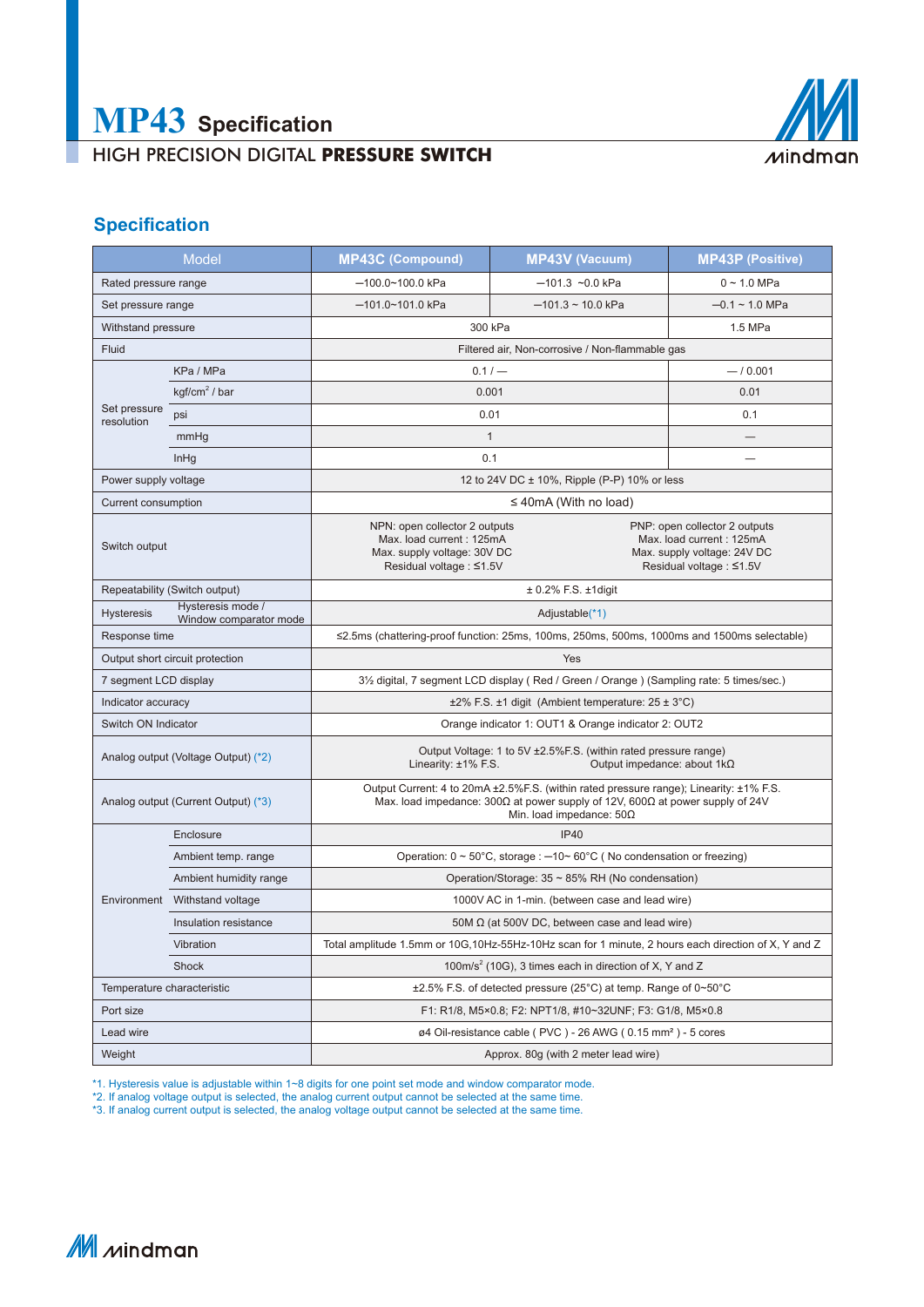

# HIGH PRECISION DIGITAL **PRESSURE SWITCH**

# **Output circuit wiring graph**



### **Order example**



## **Mounting accessories** (Option)